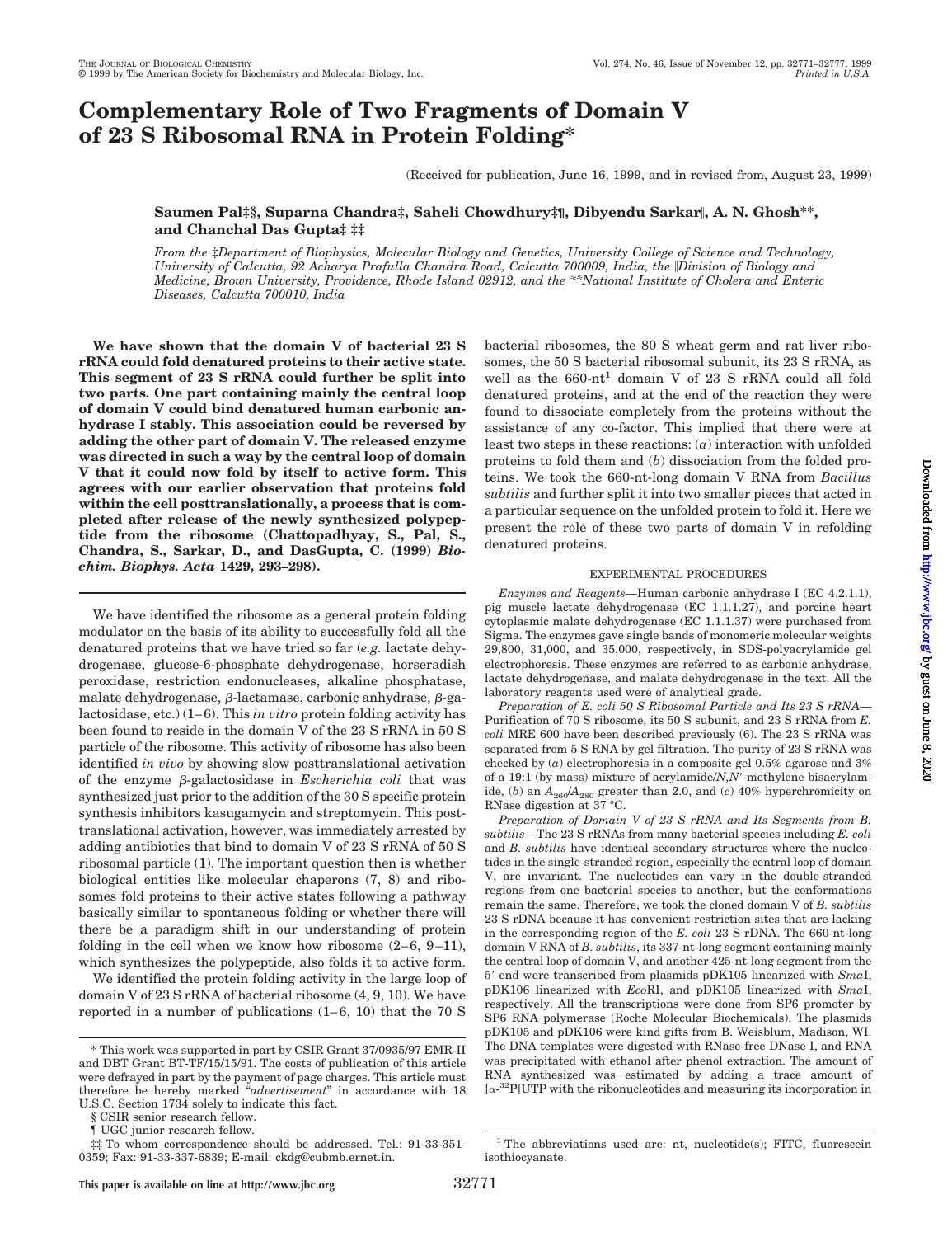RNA. We call the 337- and 425-nt-long RNA molecules RNA1 and RNA2, respectively (see Fig. 2).

*Labeling Carbonic Anhydrase with Fluorescent Probe FITC—*The enzyme (100 mM) was mixed with a 50-fold molar excess of FITC at pH 8.7 and kept in ice for 1 h. The labeled enzyme was separated from unincorporated FITC by Sephadex G-25 gel filtration column. The enzyme activity did not change due to FITC labeling, and it did not interfere with denaturation and refolding of the enzyme. Fluorescence emission from FITC-labeled protein was obtained by exciting at 495 nm and measuring emission at 520 nm using a Hitachi F3010 fluorescence spectrophotometer. Fluorescence labeling of the enzyme was necessary for its quantitation in experiments where the amount of enzyme was so small that we could not use its activity,  $A_{280}$ , or intrinsic fluorescence of tryptophan residues for quantitation.

*Denaturation and Refolding of Enzymes—*Carbonic anhydrase was denatured at a concentration of 10  $\mu$ M with 6 M guanidine- hydrochloride for 2 h at 25 °C. The protein lost its secondary structure as revealed by its CD spectrum. For refolding, the denatured protein was diluted 100-fold (final concentration: 100 nM) in a buffer containing 50 mM Tris-HCl (pH 7.6), 5 mM magnesium acetate, and 200 mM NaCl and incubated at 25 °C for 30 min with or without folding modulators. The activity of refolded enzyme was assayed by adding 500  $\mu$ M *para*-nitrophenyl acetate to the refolding mixture and measuring the increase in  $A_{400}$  with time when incubated at 25 °C. The concentrations of enzyme and ribosomal RNA, etc., varied in different experiments and are mentioned in appropriate places. Lactate dehydrogenase, a homotetrameric enzyme, was denatured at a concentration of 3.2  $\mu$ M with respect to monomer with 1 M guanidine hydrochloride at 20 °C for 1 h (9). For refolding, the enzyme was diluted 100-fold in 20 mM Tris-HCl, pH 7.5, 200 mM NaCl, and 4 mM magnesium acetate and incubated at 20 °C for 30 min with or without RNA (9). The enzyme concentration was 32 nM with respect to monomer during refolding. Malate dehydrogenase, a homodimeric enzyme, was denatured at a concentration of 1.15  $\mu$ M with respect to monomer with 6 M guanidine hydrochloride at 20 °C for 40 min. For refolding the denatured enzyme was diluted 80-fold in 25 mM sodium phosphate, pH 7.6, 200 mM NaCl, 5 mM 2 mercaptoethanol, and 4 mM magnesium acetate and incubated at 20 °C for 15 min in the presence or absence of RNA. The enzyme concentration during refolding was 14 nM with respect to monomer. For all the enzymes, refolding was over by the time of incubation mentioned above. The extent of refolding was calculated by taking the ratio of the activity of the refolded enzyme to the activity of the same amount of native enzyme.

*Gel Retardation Assay for RNA Bound to the Enzyme—*Linearized plasmid pDK106 was transcribed in presence of  $\left[\alpha^{-32}P\right]$ UTP to prepare 32P-labeled 337-nt-long RNA1, the DNA template was destroyed, and then the RNA was purified by phenol extraction and ethanol precipitation. Denatured carbonic anhydrase was added in refolding buffer containing this radiolabeled RNA1 at 25 °C. The concentrations of RNA1 and the enzyme were 25 and 50 nM, respectively. All RNA1 molecules would not be trapped by the enzyme at this concentration. The enzyme-RNA1 complex was divided in two equal parts. One part was loaded on a 5% native polyacrylamide gel, and the other part was treated with 1% SDS at 50 °C for 15 min and loaded on the same gel. The gel was run in TBE buffer and exposed to x-ray film for autoradiography.

*Acrylamide Quenching Studies on Native, Spontaneously Folded, RNA1-bound and RNA1/RNA2-mediated Folded Enzyme—*Steady state fluorescence was measured using a Hitachi F 3010 spectrofluorimeter. Quenching of fluorescence emission from tryptophan residues was obtained by recording the intensities (excitation: 290 nm; emission: 330 nm) after successive addition of small aliquots of quencher (acrylamide) stock solutions. A nominal bandpass of 5 nm for the excitation and 5 nm for the emission was used. The fraction of tryptophan residues that are accessible to the quencher molecule could be estimated from the equation  $F_0/(F_0 - F) = 1/(K_{\rm sv} f_e \cdot (Q) + 1/f_e (12)$ , where  $f_e$  is the fraction of total number of tryptophan residues in carbonic anhydrase accessible to the quencher,  $F_0$  is the fluorescence intensity in absence of the quencher, *F* is the fluorescence intensity at the quencher concentration  $Q$ , and  $K_{\rm sv}$  is Stern-Volmer quenching constant assuming purely dynamic quenching.

#### RESULTS

*The Folding of Denatured Proteins by 50 S Ribosomal Particle and Domain V of Its 23 S rRNA—*Fig. 1 shows the refolding of three denatured enzymes, carbonic anhydrase (monomer), malate dehydrogenase (homodimer), and lactate dehydrogenase (homotetramer) with 50 S ribosomal subunit, its 23 S rRNA, and the domain V of 23 S rRNA. The concen-



FIG. 1. **Reactivation of denatured lactate dehydrogenase (***A***), malate dehydrogenase (***B***), and human carbonic anhydrase I (***C***) with 50 S ribosomal subunit (●), 23 S ribosomal RNA** (△), and **660-nt domain V of 23 S rRNA (**E**).**

tration of denatured enzymes were 100, 14, and 32 nM, respectively, with respect to monomer. Although all of them could refold the denatured enzyme, there was a gradual decrease in the extent of refolding as we went from 50 S subunit to the domain V of its 23 S rRNA. This protein folding activity was specific for domain V RNA. The 16 S rRNA, tRNA, and regions of 23 S rRNA other than domain V (*e.g.* the domain II of 23 S rRNA) did not show this activity (3, 4, 9). The activity could also be destroyed by RNase (3, 4). As mentioned under "Discussion," although the domain V provides the crucial site for refolding (9, 10) other regions of 23 S rRNA may also provide additional sites to interact with denatured proteins to increase the yield of refolded enzymes. However, the domain V appears to provide the minimum length of RNA that shows peptidyl transferase activity (13, 14) and protein folding activity, which is sensitive to antibiotics that prevent protein synthesis and folding *in vitro* and *in vivo* (1, 10). Therefore, we turned our attention to the domain V and went on to see if the active site(s) could be further narrowed down to any part of it.

The increased activity of the refolded enzymes was not due to some fortuitous effect of the ribosomes/the subunits and RNAs. The native enzymes did not show any increase in activity in presence of any of the modulators.

The reduced ability of domain V RNA to fold protein compared with 50 S particle could also be due to partial loss of its structure in absence of ribosomal proteins. The 23 S RNA has been shown to lose its peptidyl transferase activity due to deproteinization (13). It may also be necessary to vary reaction conditions to optimize the protein folding activity of domain V RNA.

It should also be mentioned here that ribosomes/ribosomal RNA refolds some intermediate(s) of spontaneous folding of the enzyme since the secondary and some tertiary structures are formed in the dead time of dilution of denaturant.

*Two Fragments of the Domain V of 23 S rRNA Complement to Fold Denatured Proteins—*We took the 660-nucleotide-long domain V of *B. subtilis* 23 S rRNA for this purpose. As mentioned under "Experimental Procedures," it can be easily divided into two parts with some overlap. One of them is a 337-nucleotide-long *in vitro* transcript, obtained using *Eco*RIcleaved pDK106 template, which possesses mainly the single stranded large circle of domain V but lacks the elaborate stem loop part, which is deleted in the cloned gene (kindly provided by Prof. B. Weisblum, University of Wisconsin, Madison, WI). We call this RNA1. The other is transcribed from plasmid pDK105 after cutting it with restriction endonuclease *Sma*I. This gives a 425-nt-long RNA having mainly the elaborate stem loop part toward the 5' end of domain V, but it lacks most of the large circle. We call this RNA2. The putative secondary structures of 660-, 337-, and 425-nt RNA are shown in Fig. 2 (15). Refolding of denatured carbonic anhydrase (100 nm), malate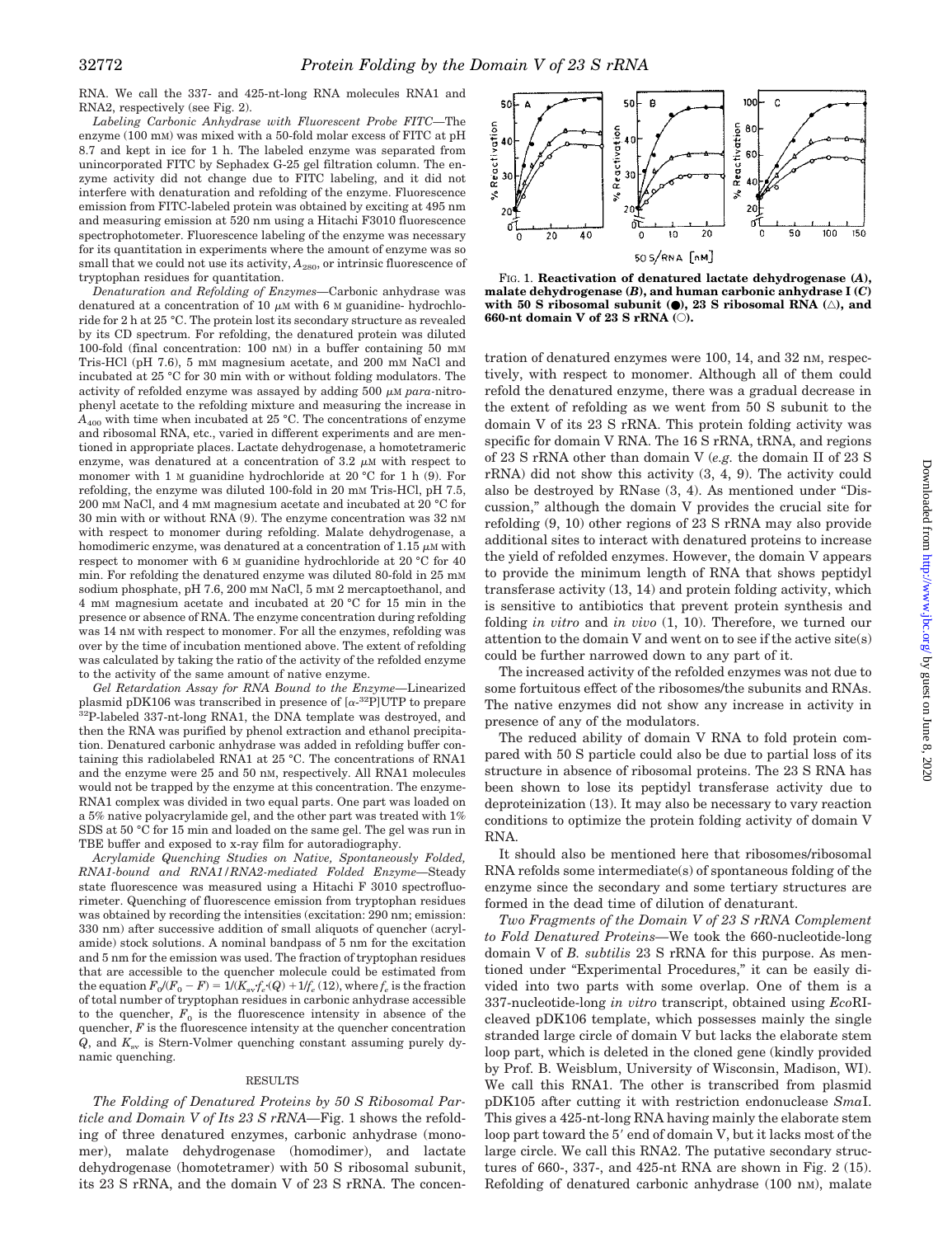

FIG. 2. **Secondary structures of different segments of domain V of bacterial 23 S ribosomal RNA, 337-nt RNA1 (***A***), 425-nt RNA2 (***B***), and 660-nt total domain V region (***C***).** The bases shown in the loop in *A* were introduced to join the stem by Kovalic *et al.* (15). They do not belong to the authentic domain V of 23 S rRNA.

dehydrogenase  $(14 \text{ nm})$ , and lactate dehydrogenase  $(32 \text{ nm})$  with different concentration of the two RNA moieties mixed in 1:1 ratio are shown in Fig. 3. The extent of refolding was the same as that of refolding with 660-nt-long RNA (compare with Fig. 1). Therefore, these two RNA molecules complement each other in the refolding reaction. They either act independently on the unfolded proteins (see below) or form a composite RNA through tertiary interactions between themselves and then refold the denatured protein.

*The Refolding Process Goes through Independent Steps—* This and the subsequent experiments were carried out with carbonic anhydrase only because with a relatively small monomeric protein the results would be easier to interpret. To check whether these two RNA moieties reacted independently or not, we added one of them to denatured carbonic anhydrase, waited for 15 min, and then added the other. Following an additional incubation of 30 min, the enzyme activity was assayed. We found recovery of enzyme activity only when the order of addition was RNA1 followed by RNA2. We could wait for a sufficiently long time, even more than 1 h, after adding RNA1 and then add RNA2. The final recovery of activity was the same as the recovery with the two RNA molecules added together in unimolecular ratio. Fig. 4 shows that the enzyme activity recovered when RNA1 was added first, but did not do so when RNA2 was added first. The total concentration of RNA varied in different sets, but the ratio of the RNA moieties was always maintained as 1:1. As shown in Fig. 4, maximum recovery of enzyme activity was obtained when the ratio of enzyme (33 nM):RNA (unimolecular mixture of RNA1 and RNA2) was 1:1. There was slight inhibition in the recovery at higher RNA concentration (6, 9, 10). Fig. 5 shows the time course of recovery of enzyme activity in an experiment where RNA2 concentration varied. Here the RNA1 was added in equimolar ratio with the denatured enzyme (132 nM), and RNA2 was added after 15 min in different molar ratios of RNA1:RNA2, from 1:1 to 1:1/8. As is apparent from Fig. 5*A*, the RNA1-bound enzyme was not active. About 20% enzyme activity, which appears in presence of



FIG. 3. **Reactivation of denatured lactate dehydrogenase**  $\Box$ **)**, **malate dehydrogenase (**●**), and human carbonic anhydrase I (**E**) with different amounts of 1:1 mixture of RNA1 and RNA2.**



FIG. 4. **Activity of denatured carbonic anhydrase after sequential incubation with equal concentration of RNA1 and RNA2.** Recovery of enzyme activity was seen when RNA2 was added 15 min after addition of RNA1  $(①)$ , but there was no recovery of activity when RNA1 was added 15 min after addition of RNA2  $(\bigcirc)$ . An additional incubation of 30 min was done before measuring enzyme activity after adding RNA2 and RNA1, respectively, in the above cases.

RNA1 only, was about the same as the recovery of activity without ribosomal assistance. This might be due to the enzyme molecules, which failed to bind to RNA1 but went straight to the true pathway of spontaneous folding. RNA-assisted recovery of activity was seen after RNA2 was added. The maximum recovery of activity was the same irrespective of the concentration of RNA2, the only difference being the rate of the recovery of enzyme activity, which was slower with lower concentration of RNA2. A quick gel filtration assay with the sample where RNA1:RNA2 ratio was 1:1 showed that the enzyme dissociated from RNA before its activity reached its peak. This showed that the dissociated folding intermediates could be protected by RNA and then released on the true folding pathway. All these time courses of recovery of enzyme activity with different concentrations of RNA2 could be plotted in a linear logarithmic plot, showing that they represented first order reaction (Fig. 5*B*). On the other hand, the first step of the refolding reaction (the binding of denatured enzyme to RNA1, which gave a stable RNA-bound folding intermediate) was obviously a first order reaction with respect to enzyme concentration, but it was too fast to be considered as the rate-limiting step in the overall refolding reaction. It should be mentioned here that we cannot vary the concentration of RNA1 below the level of enzyme concentration. In fact, we need it in 5-fold excess of denatured enzyme molecules to bind all of them.<sup>2</sup>

*Release of the Folding Intermediate from RNA1 by Deter-*

<sup>2</sup> S. Chowdhury, S. Pal, S. Chandra, D. Sarkar, A. N. Ghosh, and C. Das Gupta, unpublished observation.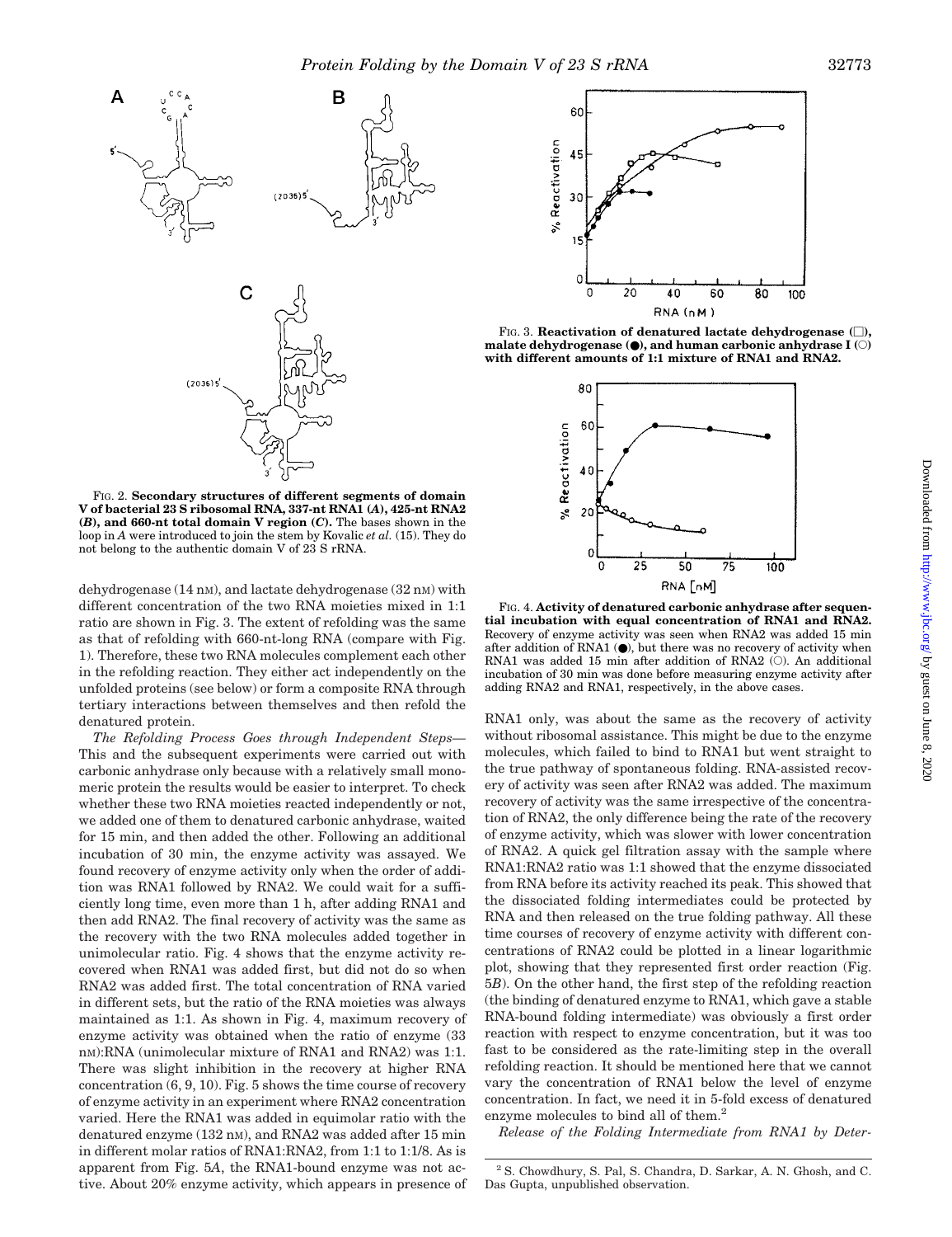

FIG. 5. *A*, recovery of activity of denatured carbonic anhydrase when RNA1 was added to it  $(\Box)$ , followed by RNA2 at mole to mole ratio of RNA1: RNA2 of 1:1 (O), 1:1/2 ( $\blacksquare$ ), 1:1/4 ( $\triangle$ ), and 1:1/8 ( $\blacktriangle$ ). *B*, first order plot with the same symbols as in the time course of recovery shown in *A*. *C*, time course of recovery of activity of RNA1-bound denatured carbonic anhydrase when released by 0.2% Triton X-100 ( $\blacksquare$ ) and 3% ethanol  $(\triangle)$ .

*gent/Ethanol—*The RNA2 could be just competing with the protein folding intermediate to bind to RNA1 so that the latter was displaced, or RNA2 could play an active role in the process of folding the RNA1-bound denatured protein and then release it. To distinguish between these two possibilities, we added small quantities of non ionic detergent Triton X-100 (final concentration 0.2%) or ethanol (final concentration 3%) to the RNA1-bound carbonic anhydrase (100 nm). In both the cases, the enzyme dissociated from RNA1 and, like the RNA2-mediated released enzyme, folded slowly to active form although the recovery of activity was slightly less than the RNA2-mediated process, as shown in Fig. 5*C*. The small amount of ethanol and Triton X-100 had no effect on the activity of enzyme. Therefore, the RNA2 did not play any active role in folding denatured carbonic anhydrase. Its function was to release the protein so that it could fold to active form by itself. This puts the RNA1, which is basically the large central loop of the domain V of 23 S rRNA, at the center stage of protein folding. This 337-nt-long RNA could possibly trap the protein folding intermediates at a stage where misfolding due to non-native interactions of its different segments would lead to loss of enzyme activity. A simple reduction in the non-native interactions of different protein segments might ensure the formation of on-pathway folding intermediates. The experiments below show that the RNA1-bound denatured enzyme was a true intermediate in this process of folding.

*Stable Association of the Denatured Enzyme with the*



FIG. 6. *A*, Sephadex G-100 gel filtration profile of native carbonic anhydrase (*a*), 32P-labeled RNA1 (*b*), 32P-labeled RNA1-bound denatured carbonic anhydrase (*c*), and carbonic anhydrase released from 32P-labeled RNA1 after addition of RNA2 (*d*). Carbonic anhydrase was labeled with FITC and quantitated from fluorescence emission intensity at 520 nm when excited at 495 nm. FITC labeling was necessary to quantitate very small amount of enzyme used in these experiment. *B*, gel retardation assay on 5% polyacrylamide gel of denatured carbonic anhydrase-bound RNA1. *Lane 1*, RNA1 only; *lane 2*, RNA1 bound to denatured enzyme; *lane 3*, sample of *lane 2* treated with 1% SDS at 50 °C.

*RNA1—*During refolding, the denatured carbonic anhydrase remained bound as a stable intermediate with RNA1 and this RNA-enzyme complex could be recovered by gel filtration through Sephadex G-100 column. The RNA and protein were labeled with  $[\alpha^{-32}P]$ UTP and FITC, respectively. The FITC helped to quantitate the enzyme even at low concentration which was used in these experiments irrespective of whether it was in native or in denatured state. A part of the RNA-protein complex was loaded on the column. As shown in Fig. 6*A*, the complex eluted out in the void volume whereas a small fraction of unbound enzyme was retained in the column and eluted later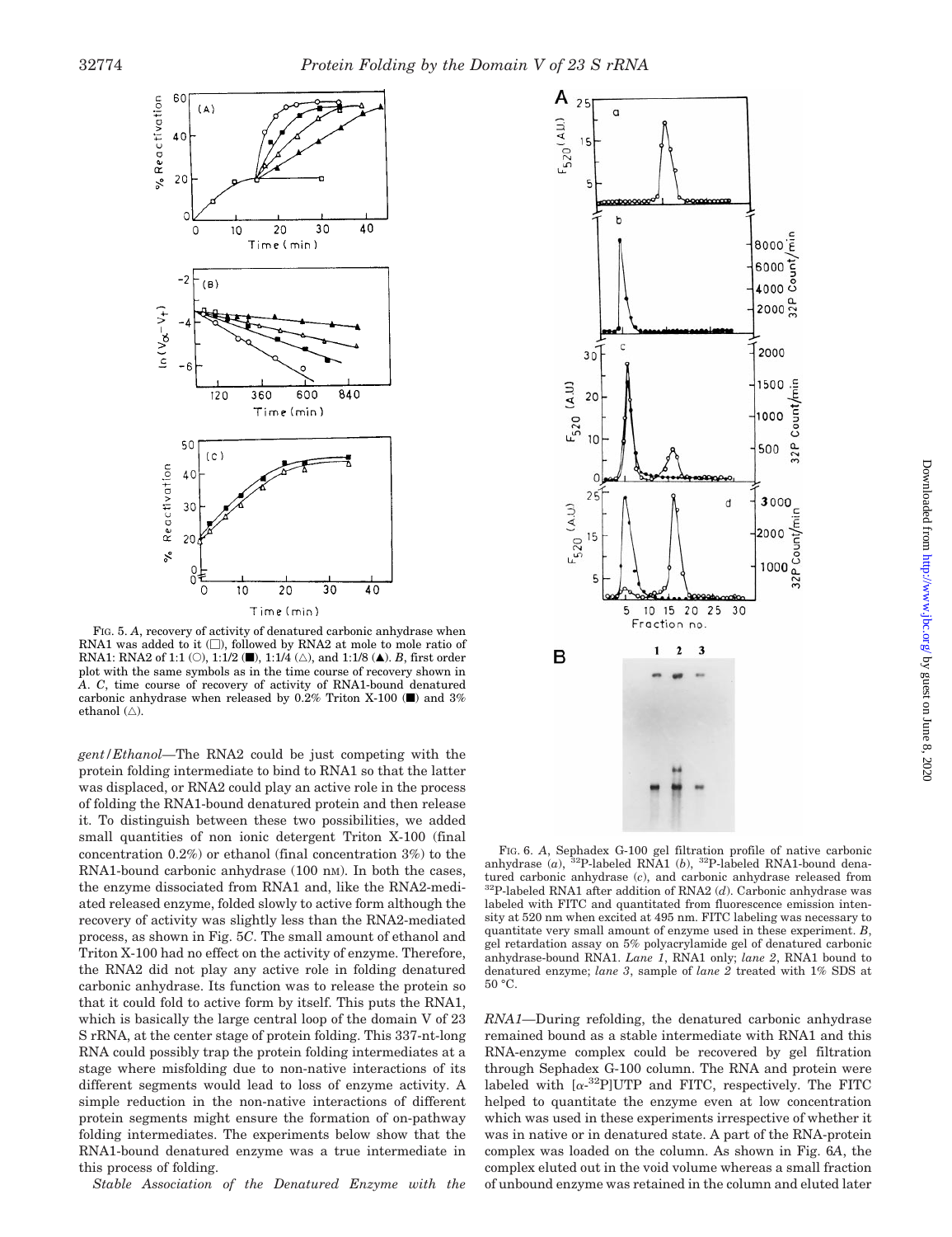in the same fraction as the native enzyme (Fig. 6*A*, *c*). The RNA-bound enzyme in void volume showed no activity. The small amount of unbound enzyme could have gone through the process of spontaneous folding and its activity was too small to measure (spontaneous folding was 20% in such experiments). To the remaining RNA-bound enzyme, RNA2 was added at a ratio of protein:RNA as 1:1/8. After incubation for 1 h, the enzyme activity was assayed and the reaction mixture was loaded on the same column. As shown in the elution profile (Fig. 6*A*, *d*), the reactivated enzyme dissociated from the RNA1 and eluted at the same position as the native enzyme. Here, the total count in the RNA in void volume was equal to the sum of counts in RNA1 and RNA2. More than 80% of the refolded enzyme activity was found in the protein peak. Very little enzyme remained associated with RNA in the void volume. Therefore, the RNA1 keeps the folding intermediates of the enzyme tightly bound, which can be dissociated from it by RNA2 before or after refolding. If it is dissociated before refolding, the intermediate must fold spontaneously, *i.e.* it must be an on-pathway intermediate for spontaneous folding. In such a case the role of RNA1and RNA2 could be rather passive, that of protecting the folding intermediates against the forces of misfolding. In any event, the RNA-bound protein gave a stable intermediate in this refolding pathway that should be thoroughly characterized.

*Gel Retardation Assay on Denatured Carbonic Anhydrasebound RNA1—*We have also seen the stable binding of the refolding carbonic anhydrase to RNA1 in 5% polyacrylamide gel. As shown in Fig. 6*B*, the enzyme-bound RNA1 (50 nM enzyme:25 nm RNA1) migrated slower than the control unbound RNA1. When the enzyme was released by treatment with 1% SDS, RNA1 migrated to the same position as its control. RNA1 was added at half the enzyme concentration to ensure that both the enzyme-bound as well as free RNA1 could be detected in the gel. To bind all RNA1 molecules, the enzyme concentration should be about 5 times that of RNA1 (data not shown).

Recently, we have developed a filter binding assay where the RNA1 gets trapped on the filter only when it is bound by the refolding protein. Therefore, the binding to and the release of the protein from RNA1 can be quantitated. This would help to select mutants of RNA1, made by site-directed mutagenesis, which are deficient in binding/refolding proteins. We have preliminary observation with one such mutant, which is defective in binding/refolding denatured carbonic anhydrase.<sup>2</sup> We are thus in the process of identifying nucleotides in RNA1 that directly interact with the protein or ensure its binding to RNA1.

*Fluorescence Studies on the Tertiary Organization of Native and Refolding Carbonic Anhydrase—*Carbonic anhydrase has six tryptophan residues (16), which fluoresce strongly in the native enzyme when excited at 290 nm. We used this strong fluorescence emission, which peaks at around 330 nm, to probe the tertiary organization of the protein during denaturation and refolding. As shown in Fig. 7*A*, the tryptophan fluorescence quenched dramatically when the denatured protein was bound to RNA1. The intensity of emission increased quickly as soon as RNA2 was added. This was due to the release of the bound enzyme, and its time course is shown in *inset* of Fig. 7*A*. The released enzyme was not active but took some time (presumably for fine tuning of the active site) to show its activity (Fig. 7*B*). A quick spin column gel filtration assay after adding RNA2 but before the appearance of enzyme activity also showed that the enzyme dissociated from RNA1 (data not shown). Combining this with results of gel filtration experiments (shown in Fig. 6*A*), we thus see that most of the dena-



FIG. 7. **Gradual increase in intensity of tryptophan fluorescence emission peak (***A***) and the activity of carbonic anhydrase (***B***) after addition of RNA2- to RNA1-bound denatured enzyme.** The mole to mole ratio of RNA1: RNA2 was 1:1/4. The *inset* in *A* shows the increase in fluorescence emission with time from the initial value  $\boldsymbol{F}_{o}.$ 

tured protein molecules bound to RNA1 were destined to go through on-pathway folding intermediates by themselves to be active once they were released by RNA2. The activity appeared after the release from RNA1 supported the studies, which suggested that bacterial proteins mostly fold posttranslationally (1, 17, 18). We then made a comparative study on the tertiary structures of the native, self-folded, RNA1-bound, and RNA-mediated folded enzyme, using the tryptophan accessibility of the quencher acrylamide in case of all the forms. As shown in Fig. 8, the tryptophan accessibility of the quencher was 100% for the native, self-folded, and RNA-mediated folded proteins. However, the accessibility was lower for the RNA1 bound denatured enzyme. Some of the tryptophans were thus inaccessible to the quencher, presumably because they were blocked by binding of the RNA1 with the folding intermediates. The difference in the slope of the Lehrer plot for native/selffolded and RNA-bound/released enzyme was due to the fact that greater amount of protein was taken in the first case. This was done to obtain higher fluorescence signal. In case of RNAbound/released enzyme, we had to work with lower concentrations to avoid inner filter problems that could arise at high RNA concentration.

#### **DISCUSSION**

The studies on protein folding by modulators like *E. coli* ribosome, its 23 S rRNA, and the domain V of bacterial 23 S rRNA were all done with stoichiometric amount of these modulators with respect to protein concentration. This was due to the following compulsion. If all the denatured protein molecules were not sequestered by the folding modulators as soon as the denaturant was diluted out, the unbound protein molecules would go through spontaneous folding mode (both on and off pathways) and the yield of refolded protein would go down. Ideally, all the denatured protein molecules should have been sequestered by the modulator. We could achieve this sort of stable association of the refolding protein with RNA1 of domain V of 23 S rRNA. In fact, with a mole to mole ratio of 5:1 for RNA1: protein molecules, we could trap all the folding intermediates on RNA1 (data not shown). For ribosomal particle, 23 S rRNA, and 660-nt domain V RNA, this mole to mole ratio could not be increased much above 1:1 since that would reduce the extent of folding (6, 9, 10). This could be due to the RNA2 region competing with RNA1 for the denatured protein instead of allowing the RNA1 to bind the folding intermediate first. We think that since only one domain of 23 S rRNA molecule (the domain V) could interact with newly synthesized protein *in vivo*, the question of a stoichiometry lower or higher than 1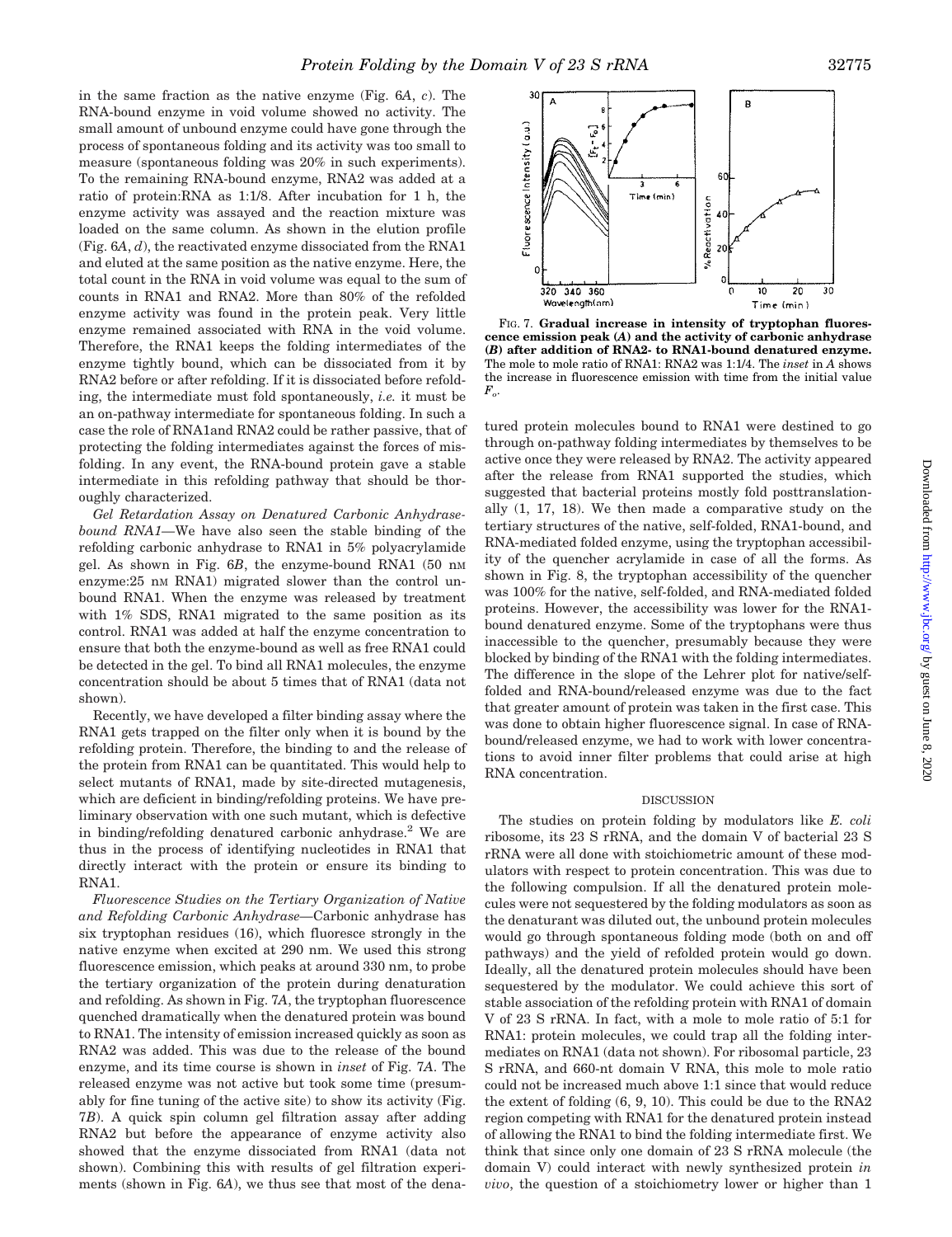

FIG. 8. **Lehrer plot of acrylamide quenching of tryptophan fluorescence of carbonic anhydrase.** Native enzyme (●), self-folded enzyme ( $\circ$ ), RNA1-bound denatured enzyme ( $\triangle$ ), and refolded enzyme after release from RNA1 by RNA2  $(\Box)$ . The enzyme concentrations were higher in the first two cases and lower in the remaining two samples (see text).

does not arise. Therefore, the mechanism of protein folding by ribosome and ribosomal RNA should be considered strictly within the stoichiometric relationship and it would not make sense to use ribosome/ribosomal RNA in large excess or in catalytic amount; however, when we could break the reaction in two parts, the RNA2 could obviously be added in catalytic amount, and it did turn over to give higher yield of refolded protein with time.

Within a very short period after diluting out the denaturant, the protein reforms its secondary structure. We saw that a delay of 10–15 s in adding the modulator after diluting out the denaturant did not reduce reactivation of a number of proteins noticeably (data not shown). The secondary structures must have been completely formed within this time. Therefore, some spontaneously folding intermediates beyond the level of secondary structure formation should be the substrate for ribosome-assisted folding. This agrees with *in vivo* studies and studies on transcription-translation process in cell-free extract, where the polypeptides have been shown to take up secondary structure during synthesis on the ribosome (19–23). At this state, the polypeptide is trapped by RNA1. The binding is stronger at higher salt concentration and could be mainly due to hydrophobic nature of the interaction between denatured protein and RNA1. When released by RNA2, most of the folding intermediates by themselves turn into active protein and there is no more loss of activity due to off-pathway folding. This implies that the dissociated intermediates must be the onpathway folding intermediates, which would all end up as active protein. This last, relatively slow step appears to be the rate-limiting step in this reaction. It is basically a first order reaction with respect to protein concentration. Therefore, the overall reaction is the result of the following independent events: (*a*) very fast binding of refolding intermediate to RNA1, (*b*) slow release of folding intermediates from RNA1 by RNA2, and (*c*) self-folding of the released on-pathway folding intermediates. This third step is the slowest one. The situation corresponds to posttranslational protein folding *in vivo*, believed to be mainly true in bacteria (17, 18). We have also observed such slow posttranslational formation of active  $\beta$ -galactosidase in  $E$ . *coli* several minutes after the stoppage of synthesis of the protein by translation inhibiting antibiotics (1). It should be emphasized, however, that this posttranslational folding could

be "guided" by the translational machinery, like ribosomal RNA (1, 3, 4, 6, 9, 10) and protein like EFTu. (24). Several studies on conformation of nascent proteins on ribosomes and the contribution of ribosome in their folding process point to similar possibilities (17, 20, 21, 23, 25–30). A number of studies were done in the laboratory of Brimacombe (31), where aminoacylated initiator tRNA and peptidyl tRNA of different lengths obtained by coupled transcription-translation of N-terminal part of different lengths of *E. coli* ompA protein, bacteriophage T4 gene 60 protein, and tetracycline resistance gene product were photo-cross-linked to the ribosome. After deproteinization, the amino acid and short polypeptides were found to be cross-linked with many bases in the large loop of domain V and with few other bases outside the domain V of 23 S rRNA. Thus, the association of nascent polypeptide mainly with domain V of 23 S rRNA is well established. The role of RNA2 in the process of protein folding is in releasing the refolding intermediates and this passive role can be mimicked by 0.2% Triton X-100 or 3% ethanol, which reduce the solvent polarity and weaken hydrophobic interaction.

Thus, the 337-nt-long domain V region of 23 S rRNA directs protein folding intermediates to take up the active tertiary structure by themselves. This region of ribosomal RNA turns out to be the most conserved one in terms of the base sequences and secondary structure in course of evolution from unicellular to multicellular organisms. This could be the primordial RNA, which helped spontaneously synthesized polypeptides to fold and be selected for biological activities in course of even pre cellular evolution. Even the large rRNAs in mitochondria from various sources that are considerably smaller than their bacterial and eukaryotic counterpart posses this stretch of domain V, while other region of domain V (for example the RNA2 part) appears to be missing in them. Thus, this 337-nt RNA might represent the basic molecular fossil (32) that has been carrying out the process of trapping protein folding intermediates to shunt more newly synthesized protein molecules to the activation pathway. While the RNA1 and a small part of RNA2 are present in the mitrochondrial ribosome, both the RNA1 and the RNA2 stretches are present in 23 S rRNAs, whereas even larger stretches of nucleotides are present in more evolved 26 and 28 S rRNAs.

An extension of this study with mitochondrial, bacterial, and eukaryotic large ribosomal RNA segments could throw more light on the interaction of these RNAs with proteins and the evolution of the protein folding activity.

As mentioned in the text, we are now collecting mutants in RNA1 by site-directed mutagenesis so that the nucleotides that directly interact with the proteins or ensure their binding to RNA1 can be identified to understand the role of domain V RNA in ribosome-assisted protein folding.

*Acknowledgments—*We acknowledge the help of Distributed Information Center of this department. We thank Dr. D. Pal for critical reading of the manuscript.

#### **REFERENCES**

- 1. Chattopadhyay, S., Pal, S., Chandra, S., Sarkar, D., and DasGupta, C. (1999) *Biochim. Biophys. Acta* **1429,** 293–298
- 2. Das, B., Chattopadhyay, S., and DasGupta, C. (1992) *Biochem. Biophys. Res. Commun.* **183,** 774–980
- 3. Chattopadhyay, S., Das, B., Bera, A. K., and DasGupta, C. (1994) *Biochem. J.* **300,** 717–721
- 4. Bera, A. K., Das, B., Chattopadhyay, S., and DasGupta, C. (1994) *Curr. Sci.* **66,** 230–262 5. Bera, A. K., Das, B., Chattopadhyay, S., and DasGupta, C. (1994) *Biochem.*
- *Mol. Biol. Int.* **32,** 315–323 6. Das, B., Chattopadhyay, S., Bera, A. K., and Dasgupta, C. (1996) *Eur. J.*
- *Biochem.* **235,** 613–621 7. Hartl, F. U., and Martin, J. (1992) *Annu. Rev. Biophys. Biomol. Struct.* **21,** 293–322
- 8. Gething, M. J., Blond, E. S., Buchner, A, Fourie, A., Knarr, G., Modrow, S., Nanu, L., Segal, M., and Sambrook, J. (1995) *Cold Spring Harbor Symp.*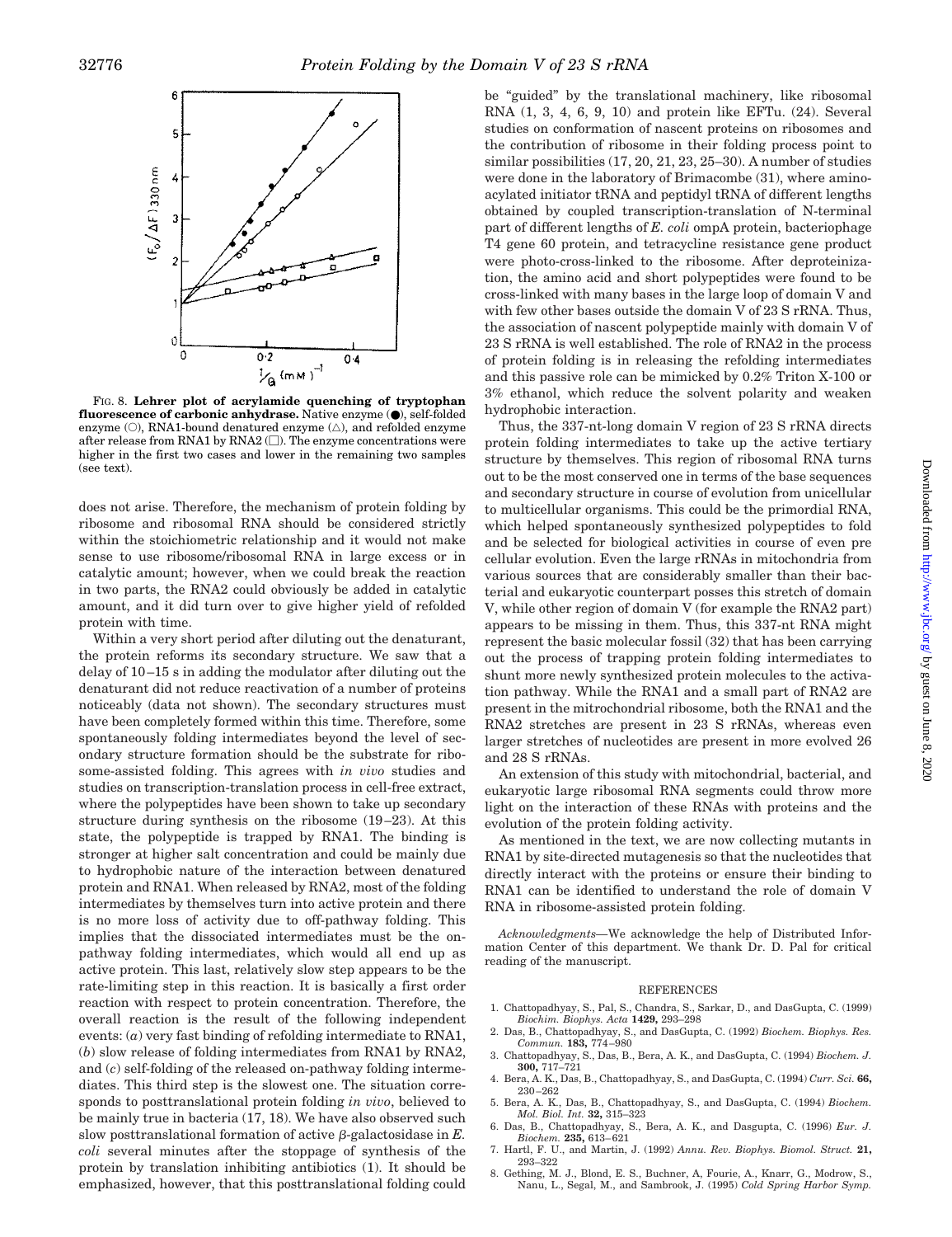*Quant. Biol.* **60,** 417–428

- 9. Chattopadhyay, S., Das, B., and DasGupta, C. (1996) *Proc. Natl. Acad. Sci. U. S. A.* **93,** 8284–8287
- 10. Pal, D., Chattopadhyay, S., Chandra, S., Sarkar, D., Chakrabarty, A., and DasGupta, C. (1997) *Nucleic Acids Res.* **25,** 5047–5051
- 11. Kudlicki, W., Coffman, A., Kramer, G., and Hardesty, B. (1997) *Folding Design* **2,** 101–108
- 12. Lehrer, S. S. (1971) *Biochemistry* **10,** 3254–3263
- 13. Noller, H. F., Hoffarth, V., and Zimniak, Z. (1992) *Science* **256,** 1416–1419
- 14. Nitta, I., Kamada, Y., Noda, H., Veda, T., and Watnabe, K. (1998) *Science* **281,** 666–669
- 15. Kovalic, D., Giannattasio, R. B., and Weisblum, B. (1995) *Biochemistry* **34,** 15838–15844 16. Barlow, H. J., Lowe, N., Edwards, H. Y., and Butterworth, P. H. W. (1987)
- *Nucleic Acids Res.* **15,** 2386
- 17. Netzer, W. J., and Hartl, F. U. (1997) *Nature* **355,** 33–34
- 18. Netzer, W. J., and Hartl, F. U. (1998) *Trends Biochem. Sci.* **23,** 68–73
- 19. Fedorov, A. N., Friguet, B., Djavadi-Ohaniance, L., Alaknov, Y., and Goldberg,
- M. E. (1992) *J. Mol. Biol.* **228,** 351–358 20. Kudlicki, W., Odom, O. W., Kramer, G., and Hardesty, B. (1994) *J. Mol. Biol.* **244,** 319–331
- 21. Kudlicki, W., Odom, O. W., Kramer, G., and Hardesty, B. (1994) *J. Biol. Chem.* **269,** 16549–16553
- 22. Federov, A. N., and Baldwin, T. O. (1997) *J. Biol. Chem* **272,** 32715–32718 23. Komar, A. A., Kommer, A., Krasheninnikov, I. A., and Spirin, A. S. (1997)
- *J. Biol. Chem.* **72,** 10646–10651
- 24. Kudlicki, W., Coffman, A., Kramer, G., and Hardesty, B. (1997) *J. Biol. Chem.* **272,** 32206–32210
- 25. Hendrik, J. P., Langer, T., Davis, T. A., Hartl, F. U., and Wiedmann, M. (1993) *Proc. Natl. Acad. Sci. U. S. A.* **90,** 10216–10220
- 26. Hansen, W. J., Lingappa, V. R., and Welch, W. J. (1994) *J. Biol. Chem.* **269,** 26610–26613
- 27. Hartl, F. U., Holden, R., and Langer, T. (1994) *Trends Biochem. Sci.* **19,** 20–25
- 28. Hardesty, B., Kudlicki, W., Odam, O. W., Zhang, T. R., McCarthy, D., and Kramer, G. (1995) *Biochem. Cell Biol.* **73,** 1199–1207 29. Fedorov, A. N., Baldwin, T. O. (1995) *Proc. Natl. Acad. Sci. U. S. A.* **92,** 1227–1231
- 30. Ellis, R. J., and Hartl, F. U. (1996) *FASEB J.* **22,** 20–26
- 31. Choi, M. K., and Brimacombe, R. (1998) *Nucleic Acids Res.* **26,** 887–895
- 32. Maizels, N., and Weiner, A. (1993) *The RNA World*, pp. 577–602, Cold Spring Harbor Laboratory Press, Cold Spring Harbor, NY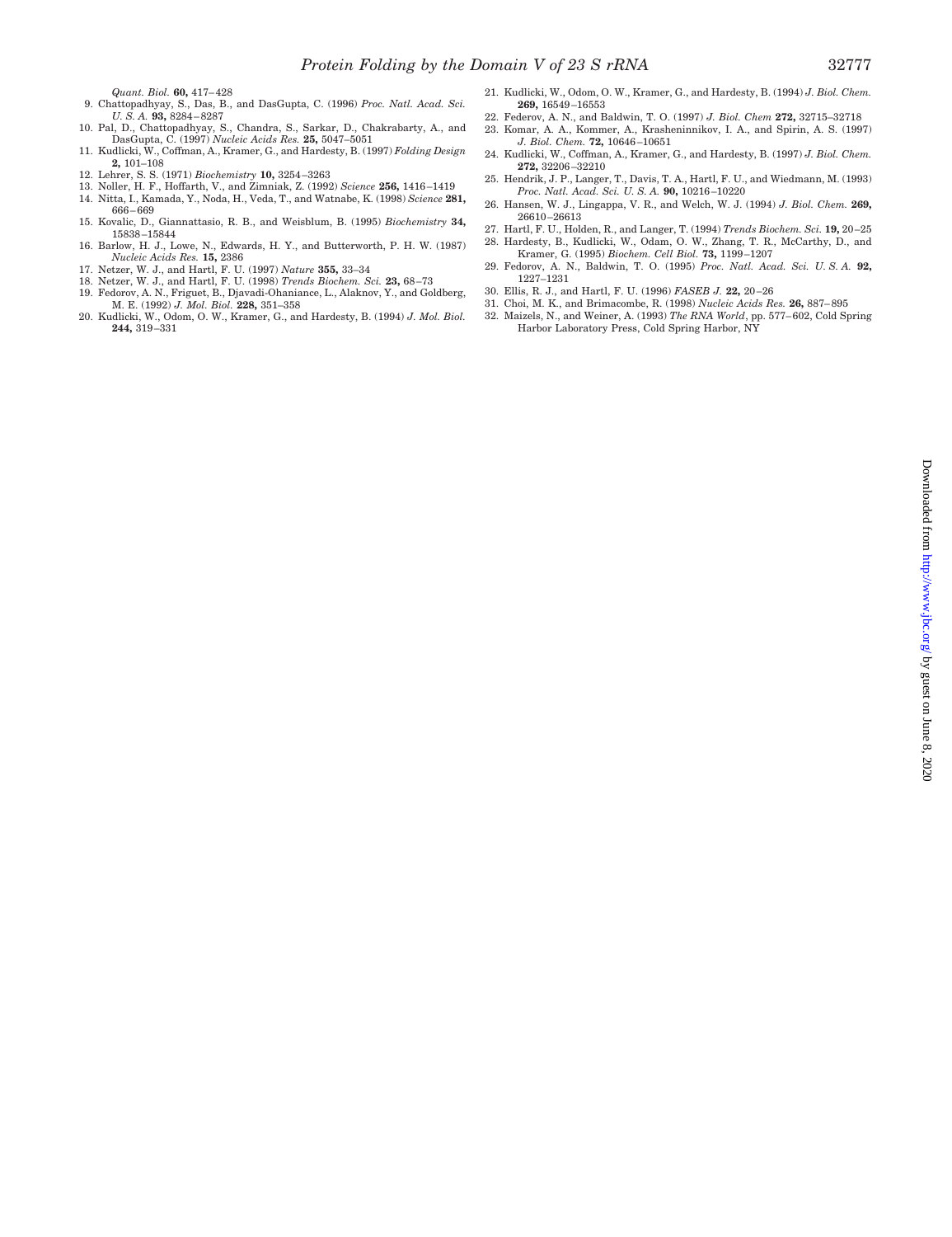# **Protein Folding Complementary Role of Two Fragments of Domain V of 23 S Ribosomal RNA in**

Chanchal Das Gupta Saumen Pal, Suparna Chandra, Saheli Chowdhury, Dibyendu Sarkar, A. N. Ghosh and

doi: 10.1074/jbc.274.46.32771 J. Biol. Chem. 1999, 274:32771-32777.

Access the most updated version of this article at<http://www.jbc.org/content/274/46/32771>

Alerts:

- [When this article is cited](http://www.jbc.org/cgi/alerts?alertType=citedby&addAlert=cited_by&cited_by_criteria_resid=jbc;274/46/32771&saveAlert=no&return-type=article&return_url=http://www.jbc.org/content/274/46/32771)
- [When a correction for this article is posted](http://www.jbc.org/cgi/alerts?alertType=correction&addAlert=correction&correction_criteria_value=274/46/32771&saveAlert=no&return-type=article&return_url=http://www.jbc.org/content/274/46/32771)

[Click here](http://www.jbc.org/cgi/alerts/etoc) to choose from all of JBC's e-mail alerts

<http://www.jbc.org/content/274/46/32771.full.html#ref-list-1> This article cites 31 references, 11 of which can be accessed free at